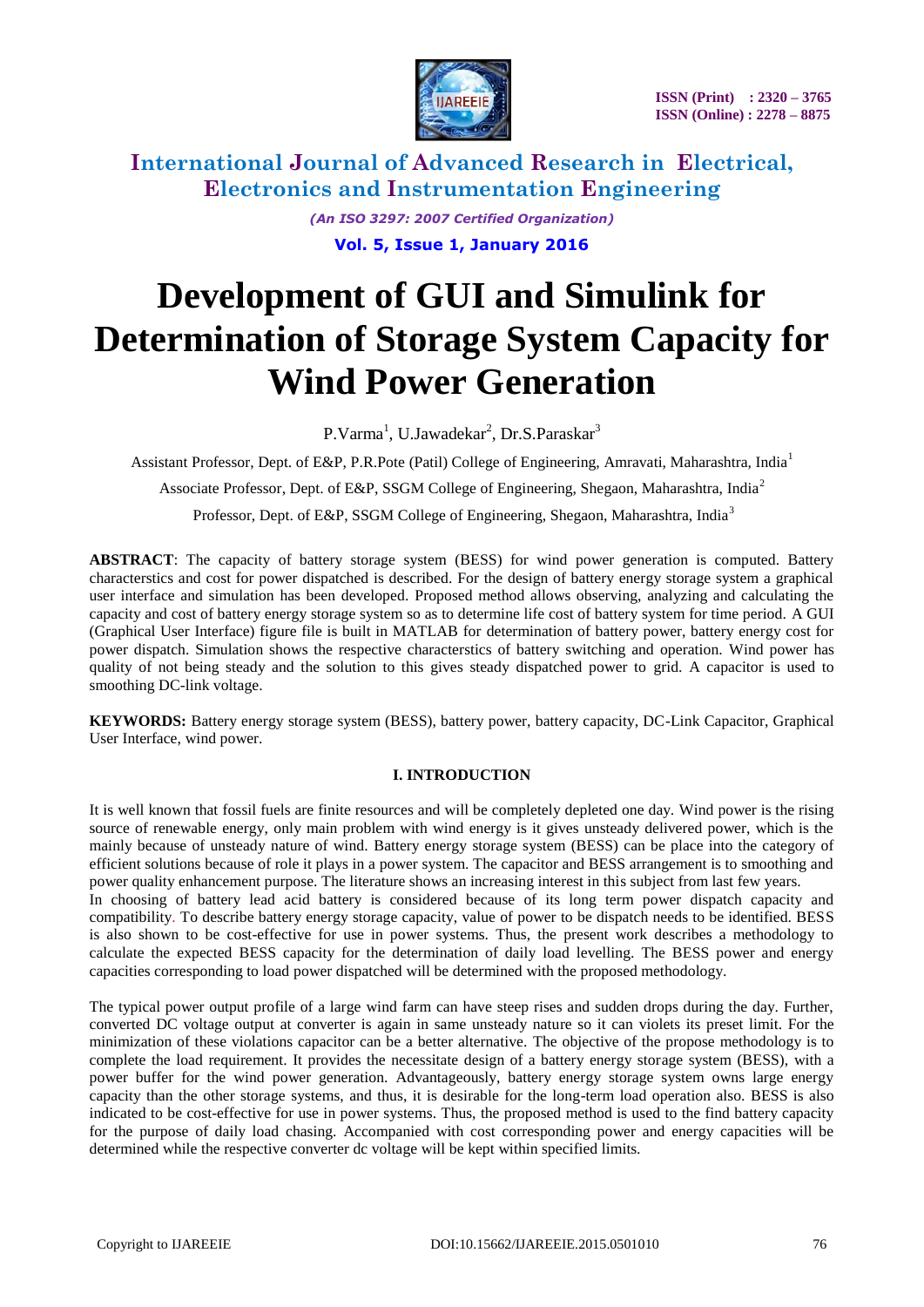

*(An ISO 3297: 2007 Certified Organization)*

### **Vol. 5, Issue 1, January 2016**



Fig. 1 Variable speed wind turbine, PMSG with interconnection to the grid BESS

#### **II.SYSTEM DISCRIPTION**

With the advantage of mainly no gear system, control of reactive power and decrease in cost with increase in turbine rating permanent magnet synchronous generator (PMSG) is becoming famous for wind power generation. PMSG is connected with the grid by a generator side converter BESS and grid side converter thus with the arrangement variable ac frequency at the generator terminal is converted to steady grid frequency at the output side. The generator turbine connection with BESS which considered in this paper, as depicted in Fig. 1.shows that the kinetic energy of wind captured by the turbine blades is converted into mechanical energy and then through the PMSG into electrical power, denoted by  $P_w$ . As the main objective of this paper is capacity of the BESS, so random number is taken as wind data and wind power  $P_w$  is defined. Machine side converter and grid side converter is connected through capacitor and battery energy storage system. Capacitor can be used as filter as well as constant voltage source which supply or absorbed energy of dc link voltage. It is also assume that dispatch power  $P_d$  is supplied constant over time period. The output power of battery is  $P_b$ . The dispatch power can be controlled by adjusting dc link voltage which can be adjusted by changing modulation index of machine side converter. Grid side converter converts the dc power into an alternating at grid frequency and also controls the reactive power flow. The output of wind turbine is shown in fig.2

#### **III.BESS CONSTRAINTS**

*A. Power and Energy Capacities*

The battery power can be described by

$$
P_b = P_w - P_d \tag{1}
$$

Where  $P_w$  is wind power generated from turbine and  $P_d$  is dispatched power. It can be say that, for value of dispatch power *Pd*, the corresponding value of maximum battery power *P*b*,*max determines the BESS power capacity. It is consider that BESS capacity has to be specified to be at least as large as the corresponding *P*b*,*max. In a same way, BESS energy capacity can be described. Energy capacity has to be at least maximum component corresponding  $P_d$ , Eb *max*.



Fig. 2 Wind power profile for 2.1 MW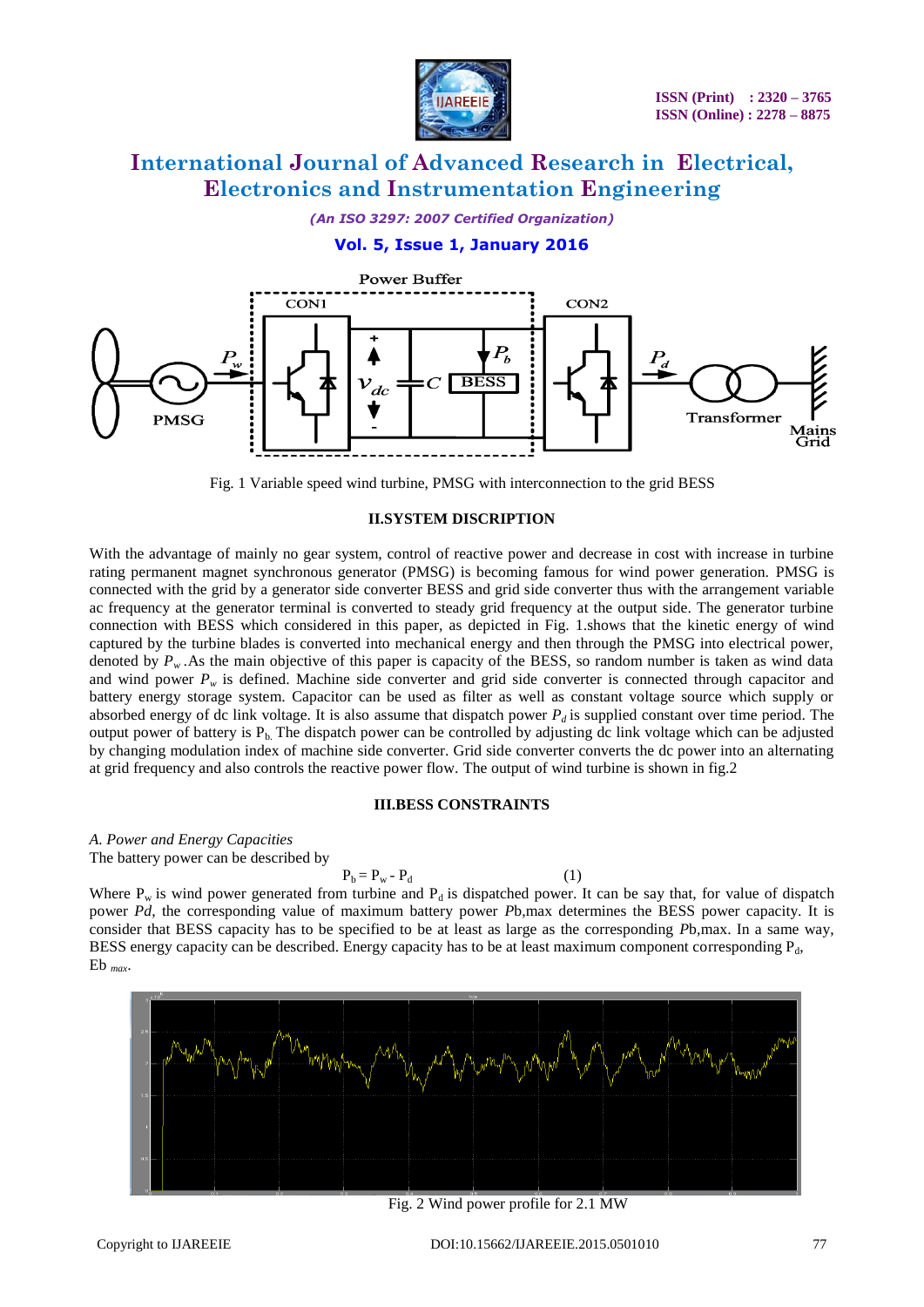

*(An ISO 3297: 2007 Certified Organization)*

### **Vol. 5, Issue 1, January 2016**

#### *B. Battery Model*

The lead acid model is considered for a proposed model. Lead acid battery is considered to be more suitable for long term operations. Battery model is considered from reference paper, explain by Ceraolo.

*C. Economic Benefits*

An economic benefits can be achieved by, evaluation of cost required for power dispatched per hour and then for year. It is need to be specified that how much percentage of generation value is sold to the grid. In this paper it is considered for 70 and 75 percent. The benefit in per hour for dispatching power is explain in reference paper "Determination of battery storage capacity in energy buffer for wind farm' which can be calculated as,

$$
B = \alpha P_d - \beta Pb, max - \gamma E_{b \ max} \tag{2}
$$

Where  $\alpha$  is the unit price of the wind energy (in rupees per

Kilowatt-hour) sold to the grid, and *β* (in rupees per kilowatt) and *γ* (in rupees per kilowatt-hour) are the amortized BESS capital costs per hour over time period.

#### **IV.SIMULINK MODEL**

The Simulink model has been developed as proposed model shown in fig.1 Wind speed, air density, power coefficient and blade length is given input to the wind turbine. Wind turbine is connected with permanent magnet synchronous generator (PMSG) which connected to grid through BESS and capacitor. Circuit breaker is provided for automatic switching of BESS while charging and discharging process by embedded MATLAB function.

| Sr.No. | <b>Parameters</b> | value                |
|--------|-------------------|----------------------|
|        | Rating            | 2.1 MW               |
|        | Air density       | $1.23 \text{ kg/m}3$ |
| っ      | Blade length      | $52 \text{ m}$       |
|        | Power coefficient | 0.4                  |
|        | Rated wind speed  | 12m/s                |

Table 1.Simulink parameters: Wind turbine

Wind turbines work by converting the kinetic energy in the wind first into rotational kinetic energy in the turbine and then electrical energy that can be supplied through grid network. Simulink parameters for wind turbine considered for 2.1 MW given in table 1 The wind power can be calculated by,

Pavail=  $1/2 \rho A V^3$  Cp (3)

Where,  $\rho$  is Air density in kg/m<sup>3</sup> A is Swept area of blades V is Wind speed m/sec Cp Power coefficient

Simulink parameters for wind turbine considered for 2.1 MW given in table 2. A permanent magnet synchronous generator is a generator where the excitation field is provided by a permanent magnet instead of a coil. the magnetic field of the rotor is produced by permanent magnets. With the advantage of mainly no gear system, control of reactive power and decrease in cost with increase in turbine rating permanent magnet synchronous generator (PMSG) is becoming famous for wind power generation.

| Table 2. Simulink parameters: PMSG |  |  |
|------------------------------------|--|--|
|------------------------------------|--|--|

| Sr.No. | <b>Parameters</b>          | value   |
|--------|----------------------------|---------|
|        | Direct axis inductance     | 0.345   |
|        | Quadrature axis inductance | 0.219   |
|        | <b>Terminal Voltage</b>    | 690     |
|        | Inertia                    | 0.01197 |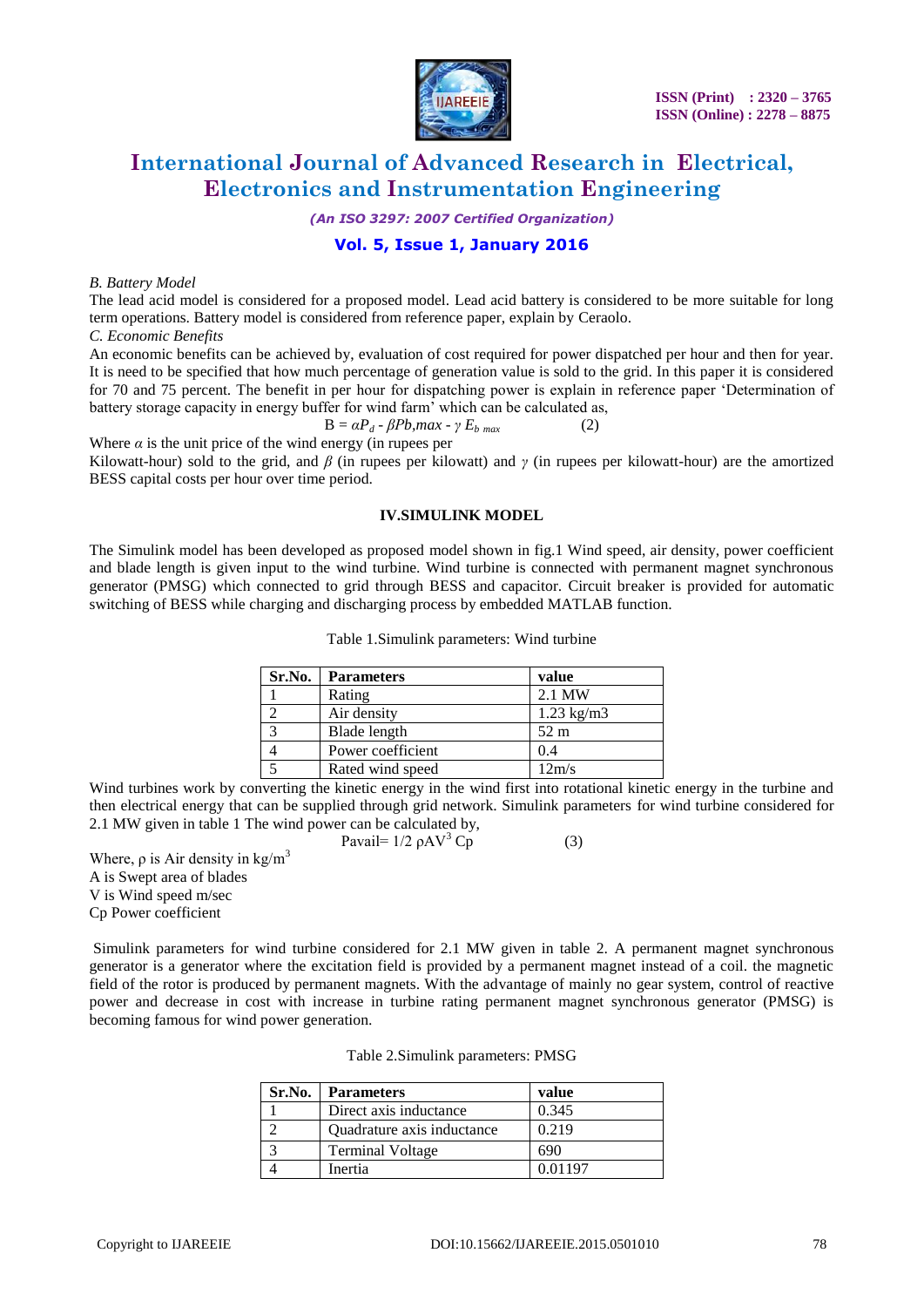

*(An ISO 3297: 2007 Certified Organization)*

### **Vol. 5, Issue 1, January 2016**



Fig.3 Simulink model of wind turbine, PMSG and grid is connected through BESS

It is considered that Model is supported system for GUI for analysisis of results in graphical context. The limitation of model is cannot processed the data for hourly basis. Although the BESS system is design in proposed method for hourly basis charging/discharging and cost benefit.

### **V. DEVELOPMENT OF GUI**

A graphical user interface (GUI) is a graphical display that contains devices, or components, that enable a user to perform interactive tasks. Each component and the GUI itself is associated with one or more user-written routines known as callbacks. The execution of each callback is triggered by a particular user action such as a button push. In this paper, programmatic GUI approach is used.

The syntax for creating programmatically GUI is as,

function batteryprogram1 ()

The syntax used for creating figure is as,

fh = figure ('Position',  $[300 300 400 225]$ );

And syntax for creating a wind power and other parameter buttons is as,

 $Pw =$  uicontrol ('property', 'value' ...)

The editable textbox created for edit the value of wind power and other editable parameters are also created.

Figure 4 shows created GUI block and parameters all parameters block is created as per syntax given in section V.The editable textbox are keep blank as parameter can be written in text box. The nomenclatures of all parameters shown in GUI are given below.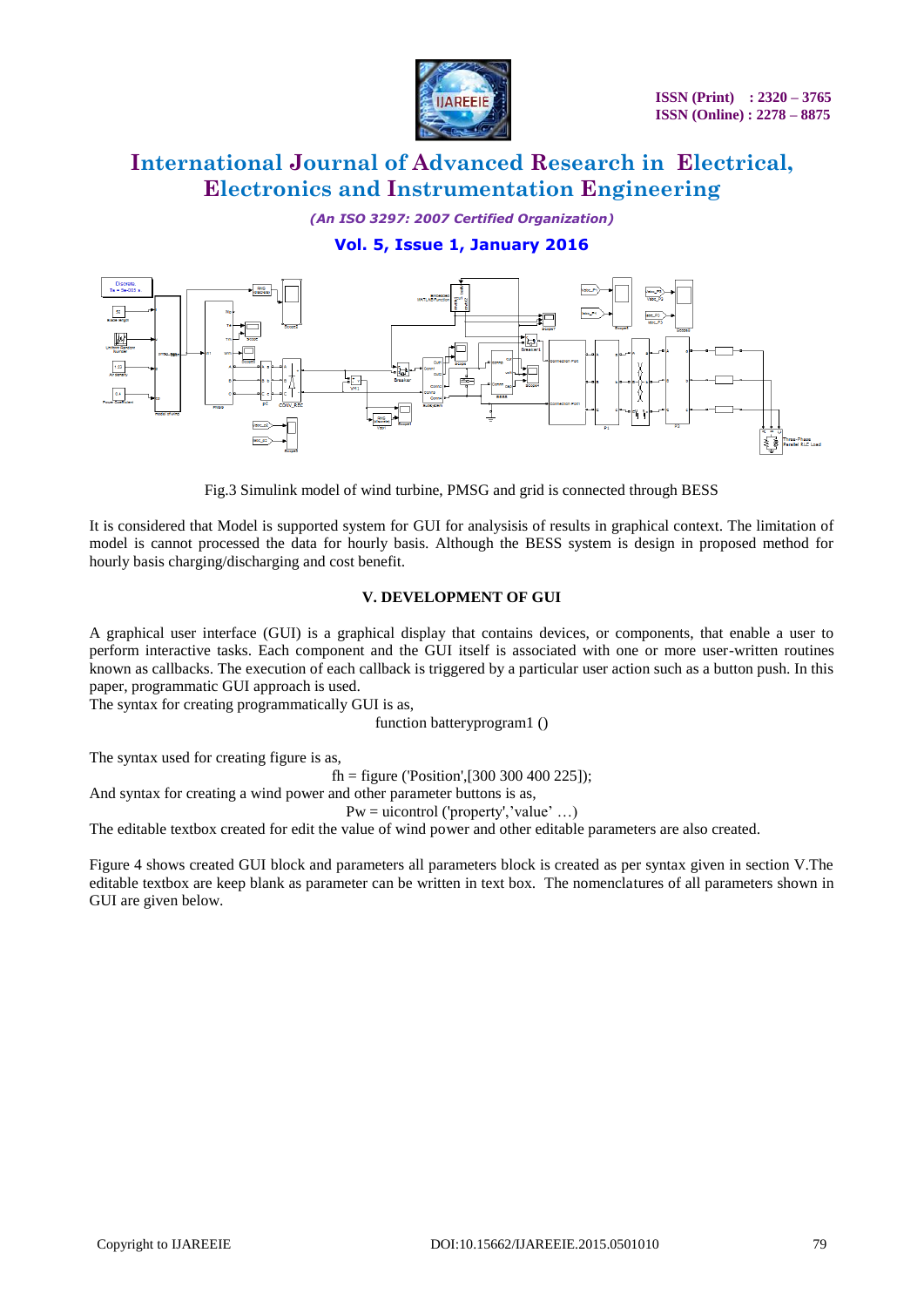

*(An ISO 3297: 2007 Certified Organization)*

### **Vol. 5, Issue 1, January 2016**



Fig. 4 GUI Block

- 1. Pw is wind power in MW
- 2. alfa is unit price of wind energy in Rs/Kwh
- 3. BC is Battery cost in Rs/Kwh
- 4. BMC is Battery maintenance cost in Rs/Kwh/Year
- 5. Gamma and beta are amortized cost in Rs/kw and Rs/kwh
- 6. Pb,max is maximum battery power in MW
- 7.  $E_{b \text{ max}}$  is maximum battery energy in MW
- 8. GVLLrms Generator terminal voltage in volts
- 9. Batt cell is voltage of 1 cell
- 10. BattCcapa is battery capacity in Ah
- 11. Ecapa is energy of 1 branch in Kwh
- 12. Energy of capacitor in MJ
- 13. Capacitor value in farad
- 14. Pd is dispatch power in MW
- 15. Vdc is DC link voltage in volt

### **V. RESULT AND DISCUSSION**



Fig. 5 Voltage and state of charge of BESS for 0.987 MW dispatch power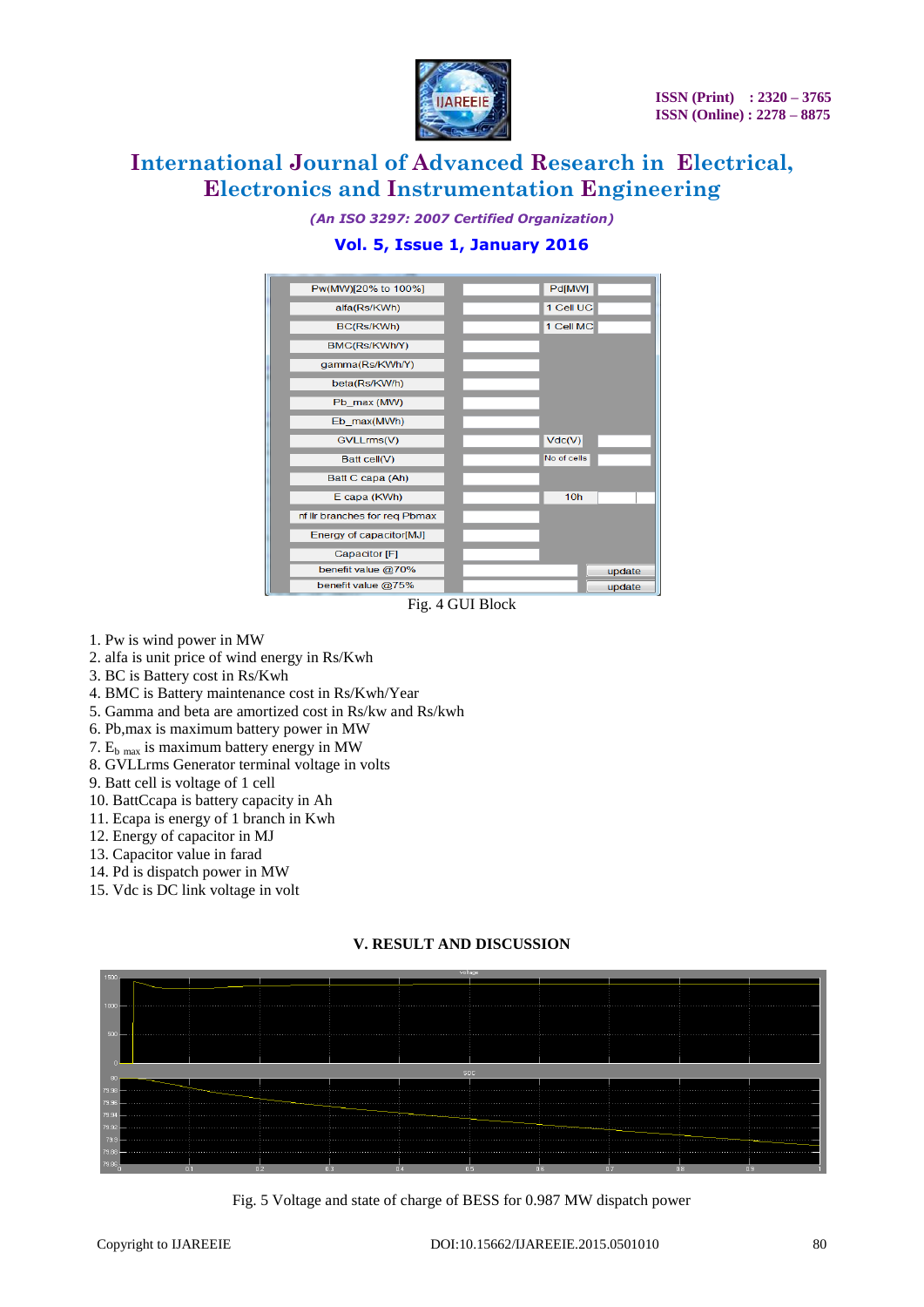

*(An ISO 3297: 2007 Certified Organization)*

### **Vol. 5, Issue 1, January 2016**

Fig.5 shows waveform of battery voltage and state of charge of battery. It is known that state of charge is a function of battery voltage. The battery nominal voltage is kept at 1408 Volts. The state of charge of battery can control by controlling voltage of battery. The voltage of battery is control by providing conditional input to circuit breaker. Conditional statement is created with embedded MATLAB function. The battery SOC needs to be controlled within a certain range so that it can prevent the forced shut down of the BESS due to overcharge or over discharge of the batteries. In Simulink model for battery state of charge control a MATLAB function with conditional statement is created. Where,





Fig.6 3-phase voltage 0.987 MW

Fig.6 shows the output 3-phase voltage for wind power 2.1 MW, dispatched power 0.987MW and battery maximum power 0.987 MW as shown in GUI block. The terminal voltage of load is kept at 415 volts. It can be seen that in fig 6 voltages is rise when switching and settle at its rated voltage value.



### Fig.7 DC- Link voltage

The DC link voltage and its violations is minimize by connecting DC- Link Capacitor. Fig 7 shows the nature of DC link voltage that has been kept at 1408 Volts. In simulation the DC-link voltage is about 1370 Volts. Figure 7 shows instantaneous and RMS waveform of DC- link voltage.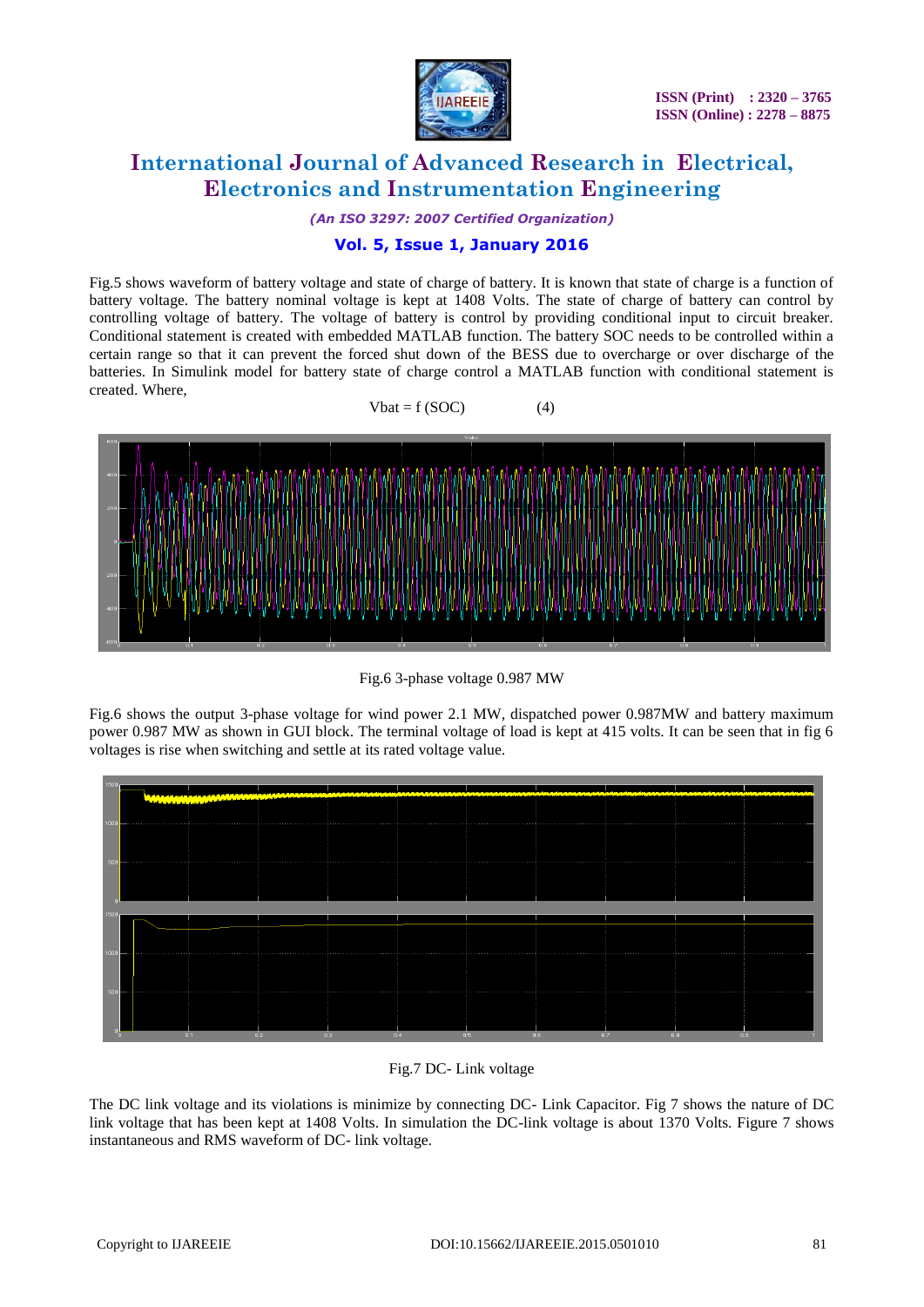

| Pw(MW)[20% to 100%]           |  | 21      | Pd[MW]          | 0.987   |
|-------------------------------|--|---------|-----------------|---------|
| alfa(Rs/KWh)                  |  | 21      | 1 Cell UC       | 60      |
| BC(Rs/KWh)                    |  | 39600   | 1 Cell MC       | 6       |
| BMC(Rs/KWh/Y)                 |  | 3960    |                 |         |
| gamma(Rs/KWh/Y)               |  | 2.71233 |                 |         |
| beta(Rs/KW/h)                 |  | 0.02    |                 |         |
| Pb max (MW)                   |  | 0.987   |                 |         |
| Eb max(MWh)                   |  | 0.504   |                 |         |
| GVLLmms(V)                    |  | 690     | Vdc(V)          | 1408.01 |
| Batt cell(V)                  |  | 2.135   | No of cells     | 660     |
| Batt C capa (Ah)              |  | 500     |                 |         |
| E capa (KWh)                  |  | 704.55  | 10 <sub>h</sub> | 70.455  |
| nf IIr branches for reg Pbmax |  | 15      |                 |         |
| Energy of capacitor[MJ]       |  | 15.456  |                 |         |
| Capacitor [F]                 |  | 175     |                 |         |
| benefit value @46%            |  | 202046  |                 | update  |

### *(An ISO 3297: 2007 Certified Organization)* **Vol. 5, Issue 1, January 2016**

|  |  |  |  |  |  |  | Fig.8 GUI display output for 0.987 MW dispatch power |  |
|--|--|--|--|--|--|--|------------------------------------------------------|--|
|--|--|--|--|--|--|--|------------------------------------------------------|--|

Fig. 8 shows the GUI for 2.1 MW, dispatch power 0.987 MW and respective all parameters and cost of energy at 46% dispatched power. The cost benefit value has been calculated and displayed on GUI.The corresponding Pb,max and Ebmax are also mention in the interface block. The unit price of wind energy is taken as 21 Rs/Kwh. Respective battery cost and battery maintenance cost are displayed on GUI block .From table 1 it can be comment that the cost benefit is positive when power is sell above or equal to 47 percent of wind power.

| Sr.No.         | % Dispatch Power (Pd) | <b>Cost Benefit in Rs.</b> |
|----------------|-----------------------|----------------------------|
|                | 45%                   | $-679954$                  |
| 2              | 46%                   | $-238954$                  |
| 3              | 47%                   | 202046                     |
| $\overline{4}$ | 48%                   | 643046                     |
|                | 49%                   | 1084050                    |

|  |  |  | Table 1 Cost Benefit for various value of $Pw = 2.1$ MW |  |  |
|--|--|--|---------------------------------------------------------|--|--|
|--|--|--|---------------------------------------------------------|--|--|

#### **VI.CONCLUSION**

The effective GUI and Simulink have been developed to determine the capacity of battery energy storage system. The proposed method contains capacitor and BESS is effectively can stable the power from wind turbine. For the fulfilment of dispatched power, not only a power and energy capacity calculated but a economic benefit also described. With the method of development of GUI one can comment that, it is less time consuming and instantly displays all the required parameters. With the development of Simulink corresponding parameters can be analyze in graphical context. It is observed that inclusion of capacitor across DC- link effectively decay the violations in the DC-link voltage.